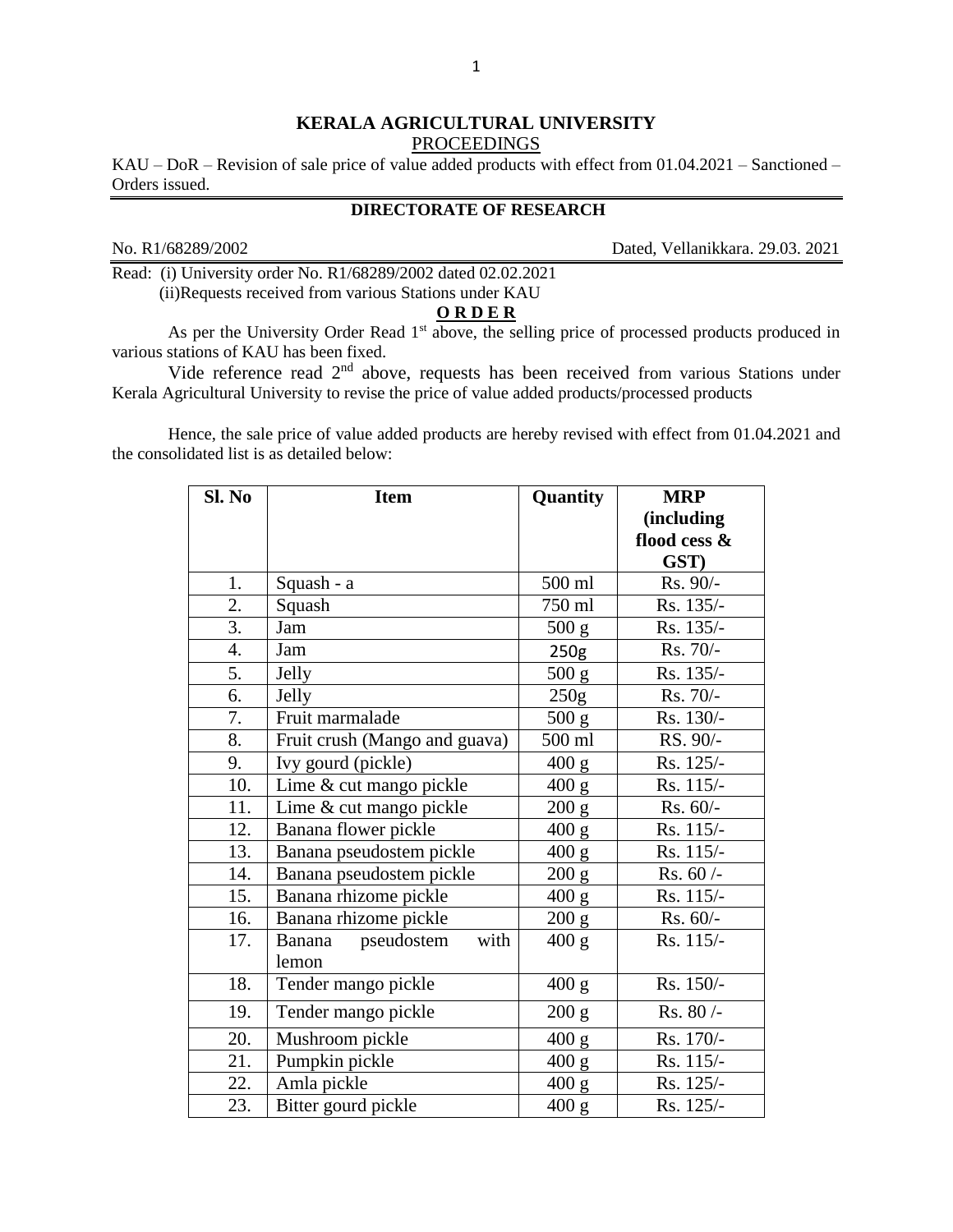| 24. | Bitter gourd pickle                                                                                 | 200 g            | Rs. 65 /-        |
|-----|-----------------------------------------------------------------------------------------------------|------------------|------------------|
| 25. | Brinjal pickle                                                                                      | 400 g            | Rs. 125/-        |
| 26. | Nutmeg rind pickle                                                                                  | 400 g            | Rs. 125/-        |
| 27. | Garlic pickle                                                                                       | 400 g            | Rs. 125/-        |
| 28. | <b>RTS</b> Beverage                                                                                 | 150 ml           | Rs. 15/-         |
| 29. | <b>RTS</b> Beverage                                                                                 | 200 ml           | Rs. 20/-         |
| 30. | <b>RTS</b> Beverage                                                                                 | 500 ml           | Rs. 40/-         |
| 31. | <b>Fruit Nector</b>                                                                                 | 200 ml           | Rs. 30/-         |
| 32. | Nutmeg rind syrup                                                                                   | 750 ml           | Rs. 145/-        |
| 33. | Lime ginger syrup                                                                                   | 750 ml           | Rs. 145/-        |
| 34. | Anola-lime-ginger syrup                                                                             | 750 ml           | Rs. 160/-        |
| 35. | Naruneendi syrup                                                                                    | 500 ml           | Rs. 135/-        |
| 36. | Passion fruit syrup                                                                                 | 750 ml           | Rs. 180/-        |
| 37. | Passion fruit syrup                                                                                 | 500 ml           | Rs. 115/-        |
| 38. | Passion fruit syrup                                                                                 | 250 ml           | Rs. 60/-         |
| 39. | Passion fruit Fruit crush                                                                           | 750 ml           | Rs. 170/-        |
| 40. | Passion fruit Squash                                                                                | 750 ml           | Rs. 150/-        |
| 41. | Dehydrated vegetables                                                                               | 100 g            | Rs. 60/-         |
| 42. | Anola preserve/candy                                                                                | $250 \text{ gm}$ | Rs. 115/-        |
| 43. | Cashew apple candy                                                                                  | 50 g             | Rs. 30/-         |
| 44. | Cashew apple pickle                                                                                 | 250 g            | Rs. 60/-         |
| 45. | Cashew apple RTS drink                                                                              | $200$ ml         | Rs. 20/-         |
| 46. | Cashew apple vinegar                                                                                | 500 ml           | Rs. 20/-         |
| 47. | Cashew apple mixed jam                                                                              | 250 g            | Rs. 60/-         |
| 48. | Cashew apple syrup                                                                                  | 750 ml           | Rs. 140/-        |
| 49. | Cashew apple syrup                                                                                  | 500 ml           | Rs. 95/-         |
| 50. | Cashew apple syrup                                                                                  | 10 <sup>1</sup>  | Rs.1500/-        |
| 51. | Cashew Combo pack (Cashew<br>syrup -500 ml<br>Cashew Jam-250 g<br>$Candy - 50g$<br>Pickle- $250$ g) |                  | Rs. 240/-        |
| 52. | Cashew clarified juice                                                                              |                  | $40/-$ per glass |
| 53. | Carbonated cashew drink                                                                             | $200$ ml         | Rs. 20/-         |
| 54. | Cashew sprout                                                                                       | 70 g             | Rs. 30/-         |
| 55. | Jack fruit varatty                                                                                  | 250 g            | Rs. 115/-        |
| 56. | Banana varatty                                                                                      | 250 g            | Rs. 115/-        |
| 57. | Banana jam                                                                                          | 300 g            | $Rs. 60/-$       |
| 58. | Banana piece mixed jam                                                                              | 300g             | Rs. 80/-         |
| 59. | Banana pseudostem sweetened<br>juice                                                                | 500 ml           | Rs. 70/-         |
| 60. | Banana pseudostem sweetened<br>juice                                                                | 750 ml           | Rs. 100/-        |
| 61. | Carbonated Banana Juice                                                                             | 150 ml           | Rs. 20/-         |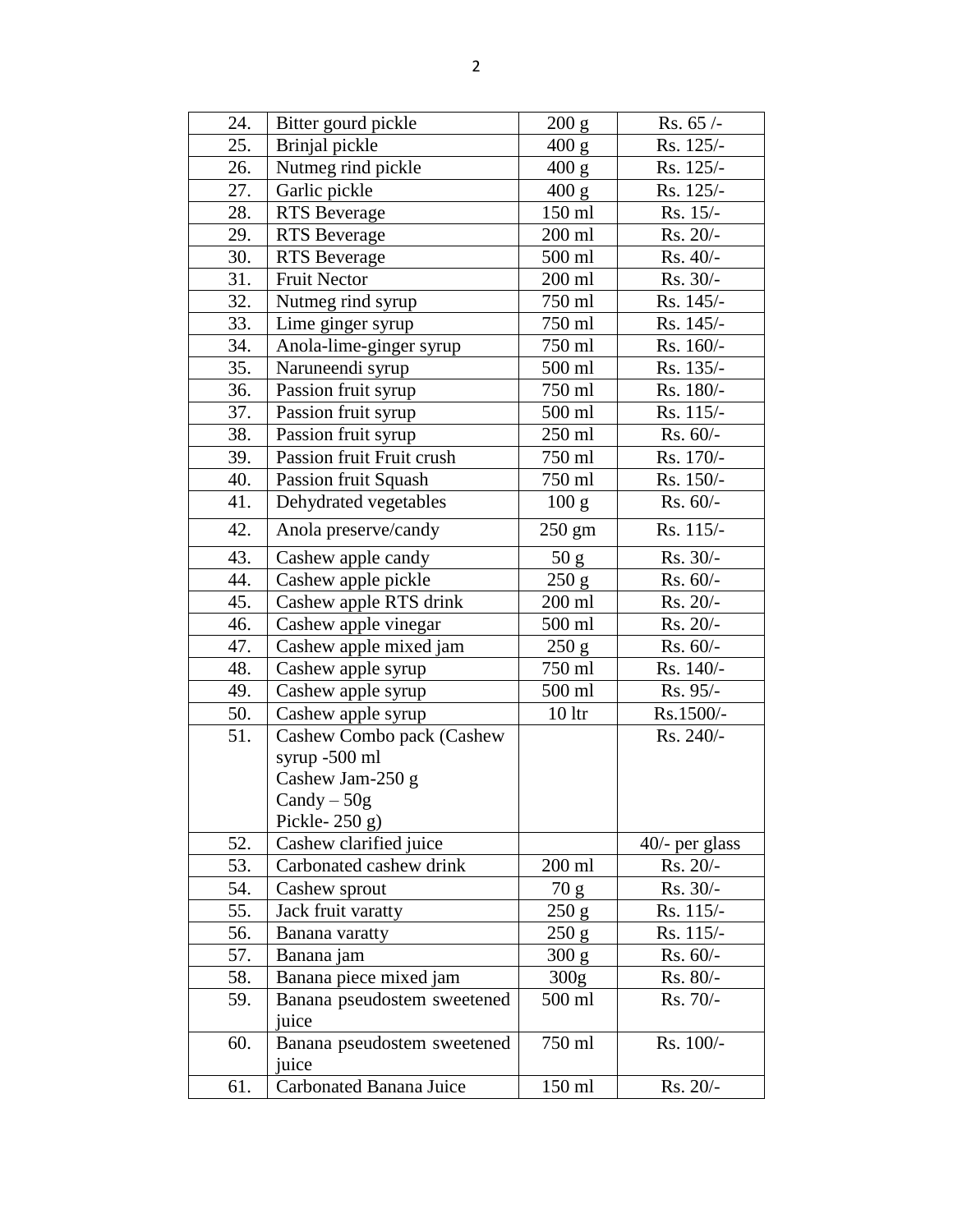| 62. | Kunnan powder                        | $1$ Kg           | Rs. 370/-  |
|-----|--------------------------------------|------------------|------------|
| 63. | Kunnan powder                        | 500 g            | Rs. 190/-  |
| 64. | Nendran powder                       | $1$ Kg           | Rs. 285/-  |
| 65. | Nendran powder                       | 500 g            | Rs. 145/-  |
| 66. | Banana chips (Nendran)               | $1$ Kg           | Rs. 400/-  |
| 67. | Banana chips (Nendran)               | 500 g            | Rs. 200/-  |
| 68. | Banana chips (Nendran)               | 250 g            | Rs. 100/-  |
| 69. | Banana chips (Nendran)               | 150 <sub>g</sub> | $Rs. 60/-$ |
| 70. | Banana chips (Nendran)               | 100 <sub>g</sub> | $Rs. 40/-$ |
| 71. | Banana chips Nendran (4 cut)         | $1$ Kg           | Rs. 400/-  |
| 72. | Banana chips Nendran (4 cut)         | 500 g            | Rs. 200/-  |
| 73. | Banana chips Nendran (4 cut)         | 250 g            | Rs. 100/-  |
| 74. | Banana chips Nendran (4 cut)         | 150 <sub>g</sub> | $Rs. 60/-$ |
| 75. | Banana chips (Grand Naine)           | $1$ Kg           | Rs. 360/-  |
| 76. | Banana chips Grand Naine<br>(masala) | 1 Kg             | Rs. 300/-  |
| 77. | Banana chips Grand Naine<br>(masala) | 500 g            | Rs. 155/-  |
| 78. | Banana chips Grand Naine<br>(masala) | 250 g            | Rs. 80/-   |
| 79. | Sarkara varatty                      | $1 \text{ kg}$   | Rs. 400/-  |
| 80. | Sarkara varatty                      | 500 g            | Rs. 200/-  |
| 81. | Sarkara varatty                      | 250 g            | Rs. 100/-  |
| 82. | Sarkara varatty                      | 200 g            | Rs. 80/-   |
| 83. | Sarkara varatty                      | 100 <sub>g</sub> | Rs. 40/-   |
| 84. | Banana Cream Cake                    | 1 <sub>kg</sub>  | Rs. 675/-  |
| 85. | Banana Cream Cake                    | 500gm            | Rs. 340/-  |
| 86. | Banana Cream Cake                    | 250gm            | Rs. 170/-  |
| 87. | Banana Plum Cake                     | 450gm            | Rs. 200/-  |
| 88. | Banana Plum Cake                     | 900gm            | Rs. 400/-  |
| 89. | Banana fig                           | 250gm            | Rs. 150/-  |
| 90. | Banana fig                           | 1kg              | Rs. 600/-  |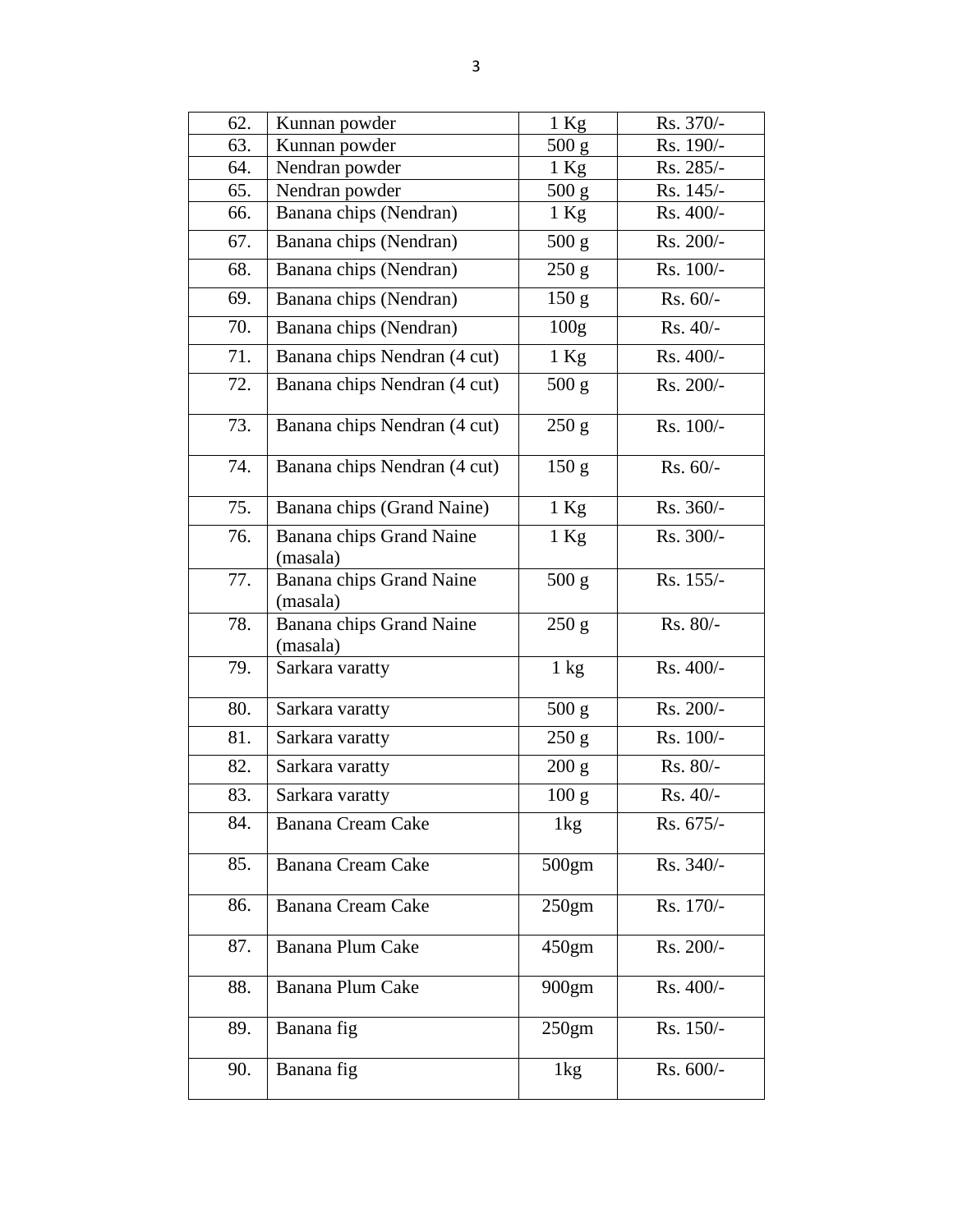| 91.  | Banana fig                   | 500gm            | Rs. 300/-               |
|------|------------------------------|------------------|-------------------------|
|      |                              |                  |                         |
| 92.  | Banana Payasam Mix           | 1 <sub>kg</sub>  | Rs. 460/-               |
| 93.  | Banana Payasam Mix           | 250gm            | Rs. 115/-               |
| 94.  | Banana Pazham Payasam MIx    | 500gm            | Rs. 230/-               |
| 95.  | Banana Halwa                 | 1 <sub>kg</sub>  | Rs. 400/-               |
|      |                              |                  |                         |
| 96.  | Banana Halwa                 | 500gm            | Rs. 200/-               |
| 97.  | Banana Halwa                 | 250gm            | Rs. 100/-               |
| 98.  | <b>Banana Cookies</b>        | 200gm            | Rs. 115/-               |
| 99.  | <b>Banana Cookies</b>        | 100gm            | $Rs. 60/-$              |
| 100. | Jack chips                   | $1 \text{ kg}$   | Rs. 400/-               |
| 101. | Jack chips                   | 500 g            | Rs. 205/-               |
| 102. | Jack chips                   | 250 g            | Rs. 100/-               |
| 103. | Fruit/vegetable Halwa        | 250 g            | Rs. 115/-               |
| 104. | Jack fruit halwa             | 250 g            | Rs. 120/-               |
| 105. | Fruit bar                    | 250 g            | Rs. 115/-               |
| 106. | Fruit cheese                 | 250 g            | $\overline{R}$ s. 115/- |
| 107. | Osmtically dehydrated fruits | 100 g            | Rs. 115/-               |
| 108. | Danthapala oil               | $100$ ml         | Rs. 100/-               |
| 109. | VCO Danthapala hair oil      | $100$ ml         | Rs. 140/-               |
| 110. | Banana fibre                 | 1 Kg             | Rs.1415/-               |
| 111. | Banana dyed fibre            | 1 Kg             | Rs.1695/-               |
| 112. | Kesasudhi shampoo            | $100$ ml         | RS. 85/-                |
| 113. | Kesaraksha Hair oil          | 200 ml           | Rs. 220/-               |
| 114. | Mukhasree Face pack          | 50 g             | $Rs. 150/-$             |
| 115. | Turmeric powder              | 100 g            | Rs. 35/-                |
| 116. | Agarbathi incensed sticks    | 1 packet         | $Rs.16/-$               |
|      |                              | of 20            |                         |
|      |                              | sticks           |                         |
| 117. | Stingless bee honey          | $1 \text{ kg}$   | Rs. 2600/-              |
| 118. | Forest Honey (Indian bee     | $1 \text{ kg}$   | Rs. 500/-               |
|      | colonies)                    |                  |                         |
| 119. | Rubber honey                 | $1 \text{ kg}$   | Rs. 360/-               |
| 120. | Cocoa Nutrimix               | 250g             | $Rs. 150/-$             |
| 121. | Drinking Chocolate           | 100 <sub>g</sub> | Rs. 45/-                |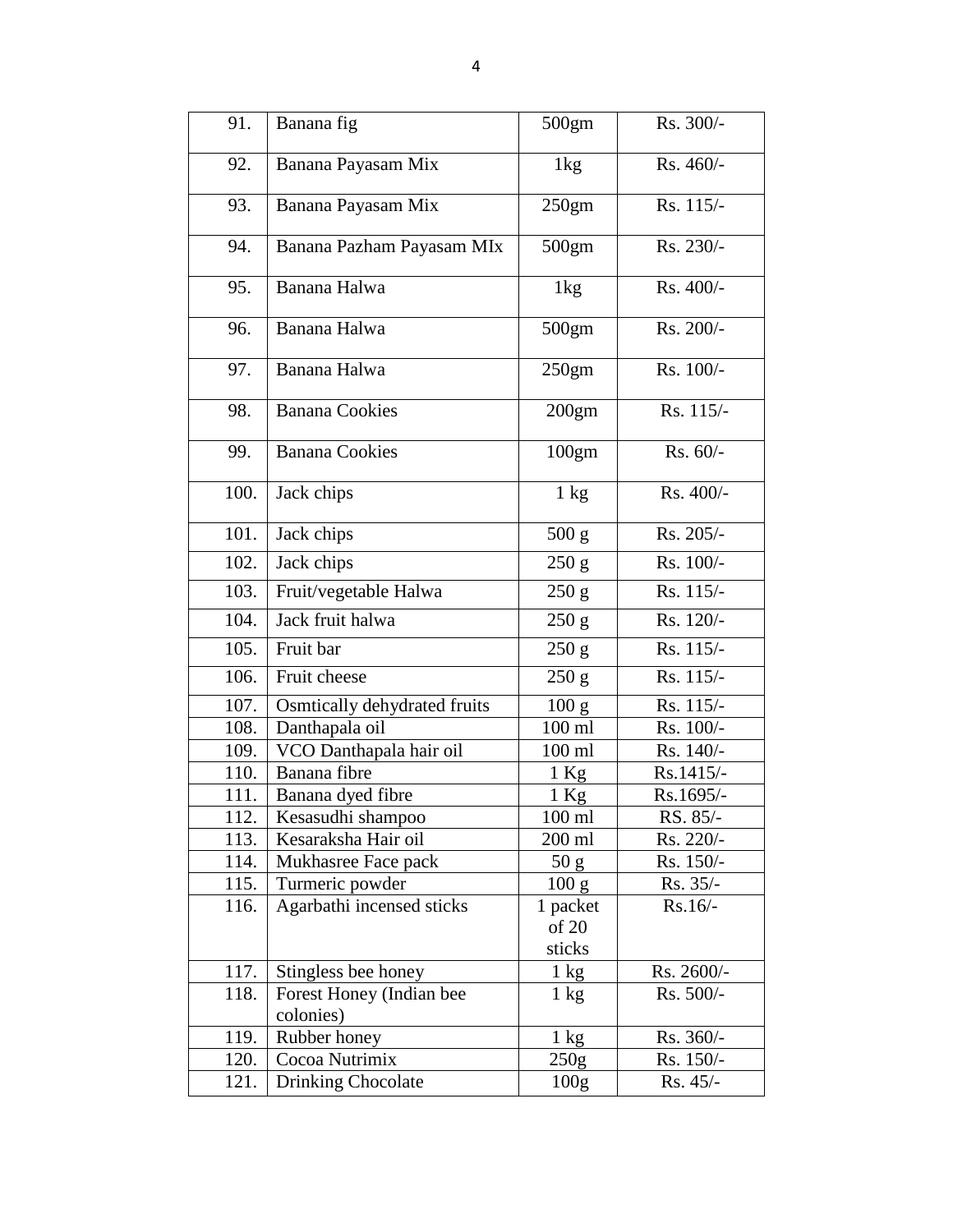| 122. | Cocoa powder                           | 50g                | Rs. 50/-     |
|------|----------------------------------------|--------------------|--------------|
| 123. | Dark Chocolate                         | 40g                | Rs. 40/-     |
| 124. | Chocolate 4 U                          | 40g                | Rs. 30/-     |
| 125. | White Chocolate 4 U                    | 40 <sub>g</sub>    | $Rs. 30/-$   |
| 126. | Cookies                                | 100 <sub>g</sub>   | $Rs. 30/-$   |
| 127. | Nutribar                               | 50g                | Rs. 25/-     |
| 128. | Cocoa Chubby                           | 30g                | Rs. 20/-     |
| 129. | Ice cream                              | 90g                | Rs. 20/-     |
| 130. | Crunch'O                               | 20 <sub>g</sub>    | Rs. 15/-     |
| 131. | White Delite                           | 20g                | $Rs. 10/-$   |
| 132. | Wonder Wrap                            | 15g                | Rs. 10/-     |
| 133. | Sip-Up                                 | 40 <sub>g</sub>    | $Rs. 6/-$    |
| 134. | <b>Black Delite</b>                    | 15g                | $Rs. 6/-$    |
| 135. | Cocoa Bite                             | 15g                | $Rs. 6/-$    |
| 136. | Chocos                                 | 10 <sub>g</sub>    | Rs. 6/-      |
| 137. | Chocolate spread                       | 250 g              | Rs. 150/-    |
| 138. | Ready to eat snacks-                   |                    |              |
|      | Mushroom cutlet                        |                    | Rs. 15/-     |
|      | Roll                                   |                    | Rs. 20/-     |
| 139. | Muffins/cup cakes - (fruit             | 50 g               | Rs. 15/-     |
|      | based and enriched)                    |                    |              |
| 140. | Cakes (fruit based)                    | 500 g              | Rs. 150/-    |
| 141. | Central Travancore Pathiyan<br>Jaggery | 1 kg bottle        | $150/-$      |
|      |                                        | 2 kg bottle        | $300/-$      |
|      |                                        | 4 kg bottle        | $600/-$      |
|      |                                        | Bulk(abov          | 140/- per kg |
|      |                                        | e 25 kg)           |              |
| 142. | Jeevani (Sugar)                        | 500 ml             | Rs. 170/-    |
| 143. | Jeevani (Salt)                         | 500 ml             | Rs. 170/-    |
| 144. | Amrooth - Guava nector                 | $500 \mathrm{~ml}$ | Rs. 125/-    |
| 145. | Cookies sans Sugar                     | $1 \text{ kg}$     | Rs. 400/-    |
| 146. | Banana bread                           | $1 \text{ kg}$     | Rs. 120/-    |
| 147. | Banana cup cake                        | $1 \text{ kg}$     | Rs. 300/-    |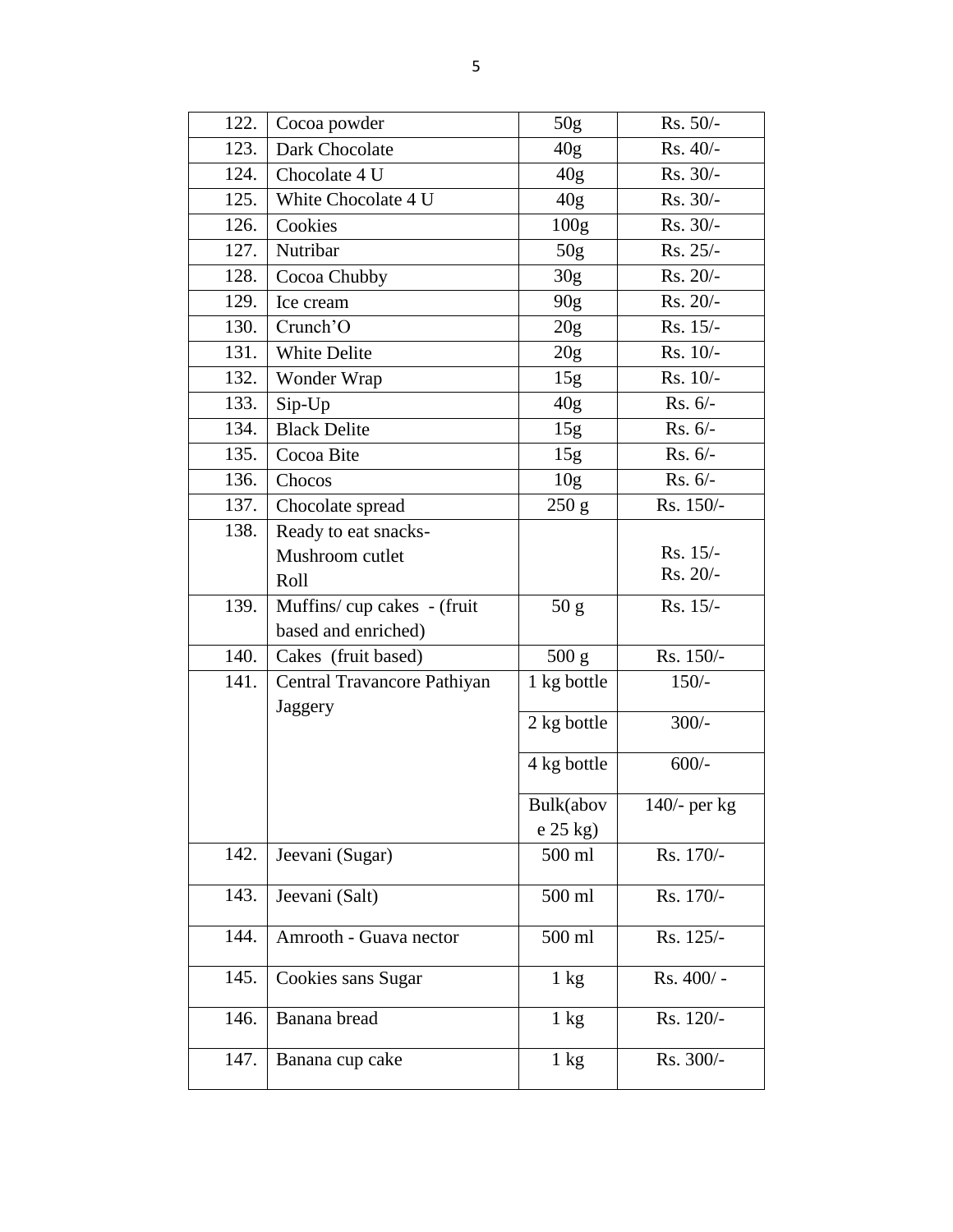| 148. | Banana Toffee                       | $1 \text{ kg}$   | Rs. 300/-  |
|------|-------------------------------------|------------------|------------|
| 149. | Nutri bar-Thenamruth                | 100 g            | Rs. 35/-   |
| 150. | <b>Tomato Cheese</b>                | 100 <sub>g</sub> | Rs. 40/-   |
| 151. | Pineapple Cheese                    | 100 <sub>g</sub> | Rs. 50/-   |
| 152. | Jack fruit Cheese                   | 100 <sub>g</sub> | Rs. 50/-   |
| 153. | <b>Banana</b> Cheese                | 100 <sub>g</sub> | Rs. 55/-   |
| 154. | Dried Garcinia rind                 | $1 \text{ kg}$   | Rs. 250/-  |
| 155. | Fresh button mushroom               | 300g             | Rs. 90/-   |
| 156. | Cashew green tender nut             | $1 \text{ kg}$   | Rs. 80/-   |
| 157. | Cashew apple with nut               | $1 \text{ kg}$   | $Rs. 50/-$ |
| 158. | Cashew kernel (without testa,       | $1 \text{ kg}$   | Rs. 1160/- |
|      | whole, Bold)                        | 300 gm           | Rs. 350    |
| 159. | Cashew kernel (without testa,       | 1kg              | Rs. 1055/- |
|      | whole ordinary)                     | $300 \text{ gm}$ | Rs. 320/-  |
| 160. | Cashew kernel (with testa<br>whole) | $1 \text{ kg}$   | Rs 950/-   |
|      |                                     | $300 \text{ gm}$ | Rs. 289/-  |
| 161. | Cashew kernel (with testa           | $1 \text{ kg}$   | Rs. 850/-  |
|      | split)                              | $300 \text{ gm}$ | Rs. 257/-  |
| 162. | Cashew kernel (Bits)                | $1 \text{ kg}$   | Rs. 550/-  |
|      |                                     | 300 gm           | Rs. 169/-  |
| 163. | Kakkan laddoo                       | $1$ no.          | $Rs.6/-$   |
| 164. | Coconut chutney powder              | 100 g            | Rs. 40/-   |
| 165. | Ginger chutney powder               | 100 <sub>g</sub> | Rs. 50/-   |
| 166. | Coconut water zip up                | $1$ pkt          | Rs. 5/-    |
| 167. | Adalodaka choornam                  | 20 g             | $Rs.30/-$  |
| 168. | Rasnadi choornam                    | 15 <sub>g</sub>  | $Rs.30/-$  |
| 169. | Lemon grass oil                     | 30 ml            | Rs. 100/-  |
| 170. | Dried Ginger powder                 | $1 \text{ kg}$   | Rs. 500/-  |
| 171. | Amla candy                          | 50 g             | Rs. 24/-   |
| 172. | Coconut water syrup                 | 250 ml           | Rs. 50/-   |
| 173. | Coconut water syrup                 | 500 ml           | Rs. 90/-   |
| 174. | Nutrigain powder                    | 200 g            | Rs. 65/-   |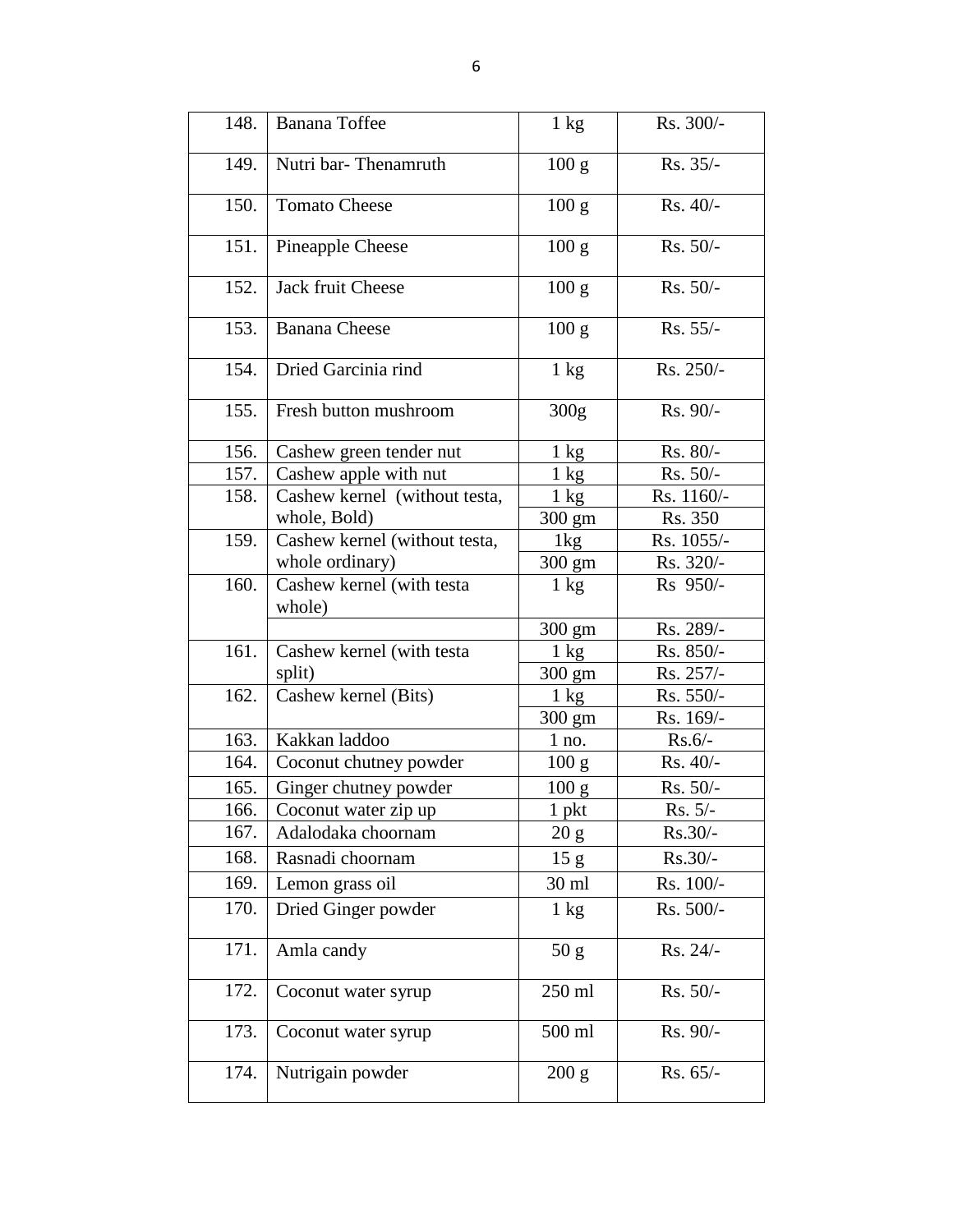| 175. | Virgin coconut oil (cold  | $100$ ml          | Rs. 110/- |
|------|---------------------------|-------------------|-----------|
|      | process)                  |                   |           |
| 176. | Virgin coconut oil (cold  | 250 ml            | Rs. 240/- |
|      | process)                  |                   |           |
| 177. | Virgin coconut oil (cold  | 500 ml            | Rs. 460/- |
|      | process)                  |                   |           |
| 178. | Virgin coconut oil (Hot   | $100$ ml          | Rs. 100/- |
|      | process)                  |                   |           |
| 179. | Virgin coconut oil (Hot   | 250 ml            | Rs. 220/- |
|      | process)                  |                   |           |
| 180. | Virgin coconut oil (Hot   | 500 ml            | Rs. 420/- |
|      | process)                  |                   |           |
| 181. | Coconut milk              | 1 <sup>1</sup>    | Rs. 275/- |
| 182. | Organic puttu podi        | 500 g             | Rs. 60/-  |
| 183. | Coconut Jaggery ball      | 10nos.            | Rs. 60/-  |
|      |                           | pckt              |           |
| 184. | Coconut sweet ball        | 10nos.            | Rs. 60/-  |
|      |                           | pckt              |           |
| 185. | Coconut chips             | 20 g              | Rs. 25/-  |
| 186. | Tender coconut juice      | $1000 \text{ ml}$ | Rs.125/-  |
| 187. | Tender coconut pudding    | 75g               | $Rs.30/-$ |
| 188. | Sambar curry paste        | 200 <sub>g</sub>  | Rs. 100/- |
| 189. | VCO based Herbal hair oil | $100$ ml          | Rs. 150/- |
| 190. | Papaya pickle             | 200 <sub>g</sub>  | Rs. 50/-  |
| 191. | Papaya candy              | 100 <sub>g</sub>  | Rs. 30/-  |
| 192. | Chicken curry paste       | 200 <sub>g</sub>  | Rs. 100/- |
| 193. | Face cream                | 45g               | Rs. 150/- |
| 194. | Coconut pickle            | 100 <sub>g</sub>  | Rs. 45/-  |